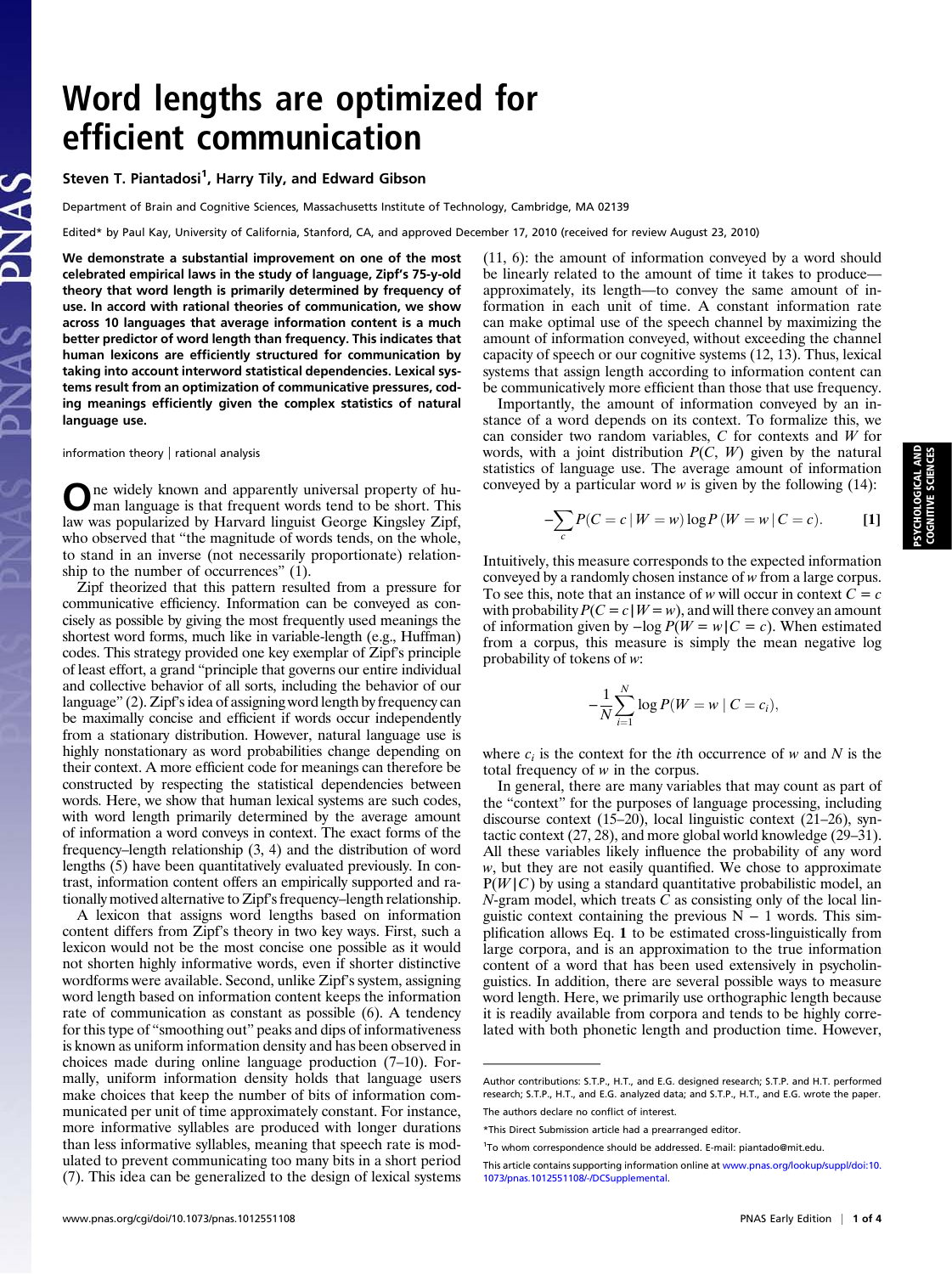we also present results in English, German, and Dutch measuring length in number of phonemes and number of syllables.

With these measures, we tested whether average information content or frequency is a better predictor of word length by computing the information conveyed by each word in Czech, Dutch, English, French, German, Italian, Polish, Portuguese, Romanian, Spanish, and Swedish. In each language, we computed Spearman rank correlations between  $(i)$  information content and length and  $(ii)$  frequency and length. This measure allowed us to test correlations without making assumptions about the parametric form of the relationship.

## Results

The solid and striped bars in Fig. 1 show correlations in the 11 languages between orthographic length and frequency, and orthographic length and information content, as measured by two-gram, three-gram, and four-gram models. Because of the size and form of the Google dataset, these N-gram models were not smoothed (although see *[SI Text](http://www.pnas.org/lookup/suppl/doi:10.1073/pnas.1012551108/-/DCSupplemental/pnas.201012551SI.pdf?targetid=nameddest=STXT)*). Statistical significance was assessed by using Z-tests on bootstrapped estimates of the difference between withinlanguage correlations. In the two-gram model, information content is more strongly correlated with length than frequency across all 11 languages ( $P < 0.01$ ,  $Z > 2.58$  for each language). The three-gram models show similar patterns, showing significant effects in the predicted direction for 10 of the 11 languages ( $P < 0.001, Z > 3.30$ ), with the exception of Polish, in which the trend is not significant  $(P > 0.47, Z = 0.71)$ . The four-gram results show effects in the



Fig. 1. Correlations between information content and word length (solid) and between frequency (negative log unigram probability) and word length (striped) for two-gram, three-gram, and four-gram models. Error bars show bootstrapped 95% confidence intervals. Triangles show partial correlations (frequency and length partialing out information content; information content and length partialing out frequency).



Fig. 2. Relationship between frequency (negative log unigram probability) and length, and information content and length. Error bars represent SEs and each bin represents 2% of the lexicon.

predicted direction for seven of 11 languages; all differences are significant ( $P < 0.001$ ,  $|Z| > 4.91$ ) except for Swedish ( $P = 0.29$ ,  $Z = 1.05$ ). The decreasing consistency of results for higher N-gram sizes likely results from increased estimation error caused in part by our use of Google N-gram counts, as information content in large N-gram models is more difficult to estimate than frequency, and estimation error deflates correlations [\(Table S1\)](http://www.pnas.org/lookup/suppl/doi:10.1073/pnas.1012551108/-/DCSupplemental/pnas.201012551SI.pdf?targetid=nameddest=ST1). In general, we take three-gram data—with 10 of 11 languages showing the predicted result—as the most representative finding, because the three-gram results have the highest overall correlations.

Because frequency and information content are not independent, we also computed how well each variable predicts length controlling for effects of the other. The triangles in Fig. 1 show partial correlations: frequency and length, partialing out information content; and information content and length, partialing out frequency. In several languages, the partial correlation of frequency is close to zero, meaning that the effect of frequency is largely a result of the fact that it is correlated with information content. In most languages, the partial correlation of length with information content, controlling for frequency, is larger even than the absolute correlation between length and frequency.

Information content and frequency exhibit qualitatively different relationships with length. Fig. 2 shows the mean length for (binned) frequency and information content in English, which is typical of the languages here with large effect sizes. The spread in the gray lines illustrate that length is more predictable from information content than from frequency. Frequency does not predict word length substantially for lower-frequency words: words in low unigram probability bins have approximately the same average length. In contrast, length varies as a function of information over almost its entire range of values, with the exception of just the few words with the very lowest information content. This pattern is observed in 11 of 11 languages and indicates that information content is not a good predictor of length for the 5% to 20% least informative (and typically also most frequent) words. This is potentially caused by the fact that, in text on the Internet, many long words occur in highly predictable collocations such as "all rights reserved." These long words are highly predictable, conveying little information, and thus increase the mean length of the least informative words.

To ensure that the results were not driven by artifacts of the Google dataset, we replicated this study in English by using the British National Corpus (BNC) (32), state-of-the-art Ngram smoothing techniques, and separate training corpora for  $P(W = w | C = c)$  and  $P(C = c | W = w)$ . This was not possible in all languages because large enough corpora are not available.† In

<sup>†</sup> Europarl (33), for instance, contains only approximately 50 million words per languageapproximately one 2,500th the size of the non-English Google dataset. Bootstrapping revealed this to be too small to yield reliable estimates of information content.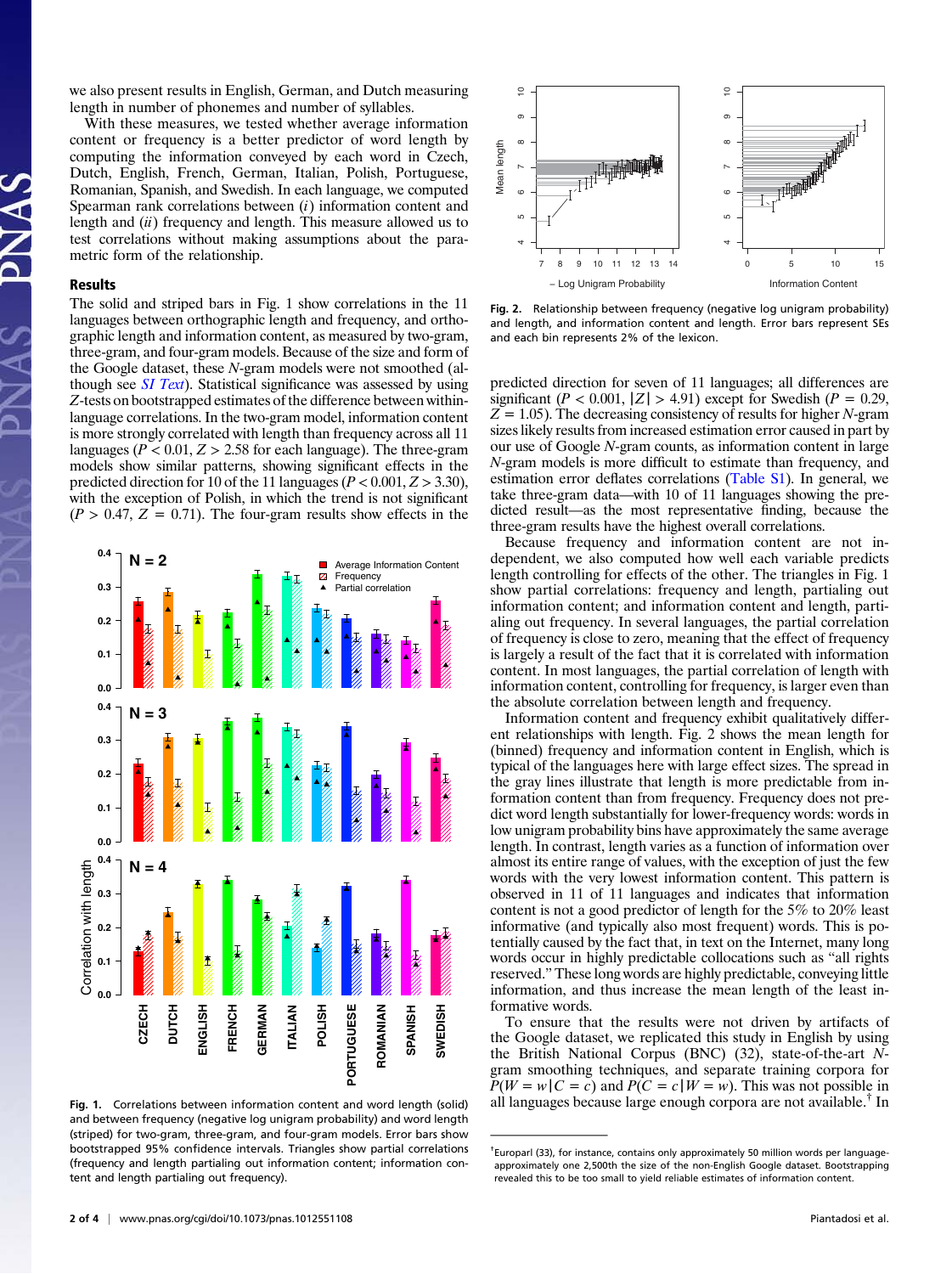these data, the correlation between frequency (negative log unigram probability) and length was 0.121. The correlation for information content was 0.161 with the use of two-gram models and 0.168 with the use of three-gram models. Both N-gram correlations were significantly higher than the frequency correlation ( $P < 0.001, Z > 9.49$ ). Interestingly, this analysis reveals no partial effects of frequency: the correlation of frequency partialing out information content was negative (−0.009 for two-gram and  $-0.009$  for thee-gram models), but not significantly so ( $P >$ 0.13,  $Z < -1.48$  for each comparison). The correlations for twogram and three-gram models partialing out frequency were 0.106 and 0.117, respectively, both of which were significantly greater than zero ( $P < 0.001, Z > 16.90$ ). These results show qualitatively similar results to the Google data. The numerical pattern of correlations differs somewhat from the Google data, likely because the BNC contains only 100 million words, only one 10,000th the size of the Google dataset for English.

In English, German, and Dutch, detailed phonetic information is available from the CELEX database (34). For these languages, we also computed the correlations measuring length in number of phones and also number of syllables. This resulted in two comparisons between information content and frequency for each language and each N-gram model. For two-gram and three-gram models, eight of eight English and Dutch correlations all are significant in the predicted direction ( $P < 0.001$ ,  $Z > 9.19$  for each comparison), with information content a better predictor of length than frequency. For German, phonetic length and syllable length trend in the right direction for two-gram models, but only the latter is statistically significant ( $P < 0.001$ ,  $Z = 5.22$ ). For three-gram models, German is significant in the wrong direction for length measured in phones ( $P < 0.001$ ,  $Z = -4.42$ ), but not significant for length measured in syllables ( $P = 0.29$ ,  $\dot{Z} = 1.04$ ). Like the orthographic results, the four-gram results are more mixed, with two of two significant effects in the predicted direction for English ( $P <$  $0.001, Z > 12.43$ , zero of two significant effects in the predicted direction for German ( $P < 0.001$ ,  $Z > -5.49$ ), and marginally significant effects each way for Dutch. In general, these result show similar patterns to the orthographic measure of length used here earlier. Indeed, in several of the other languages studied (e.g., Spanish, Italian, Portuguese), there is a close relationship between the orthography and phonetics, meaning that these results likely generalize to phonetic length as well.

### Discussion

Our results indicate that information content is a considerably more important predictor of word length than frequency. These results hold across languages with varying degrees of morphological inflection, indicating that the results are generally true regardless of how languages use morphemes to encode information. We expect that our basic theory—that information content predicts word length—should generalize to languages with a more free word order, although it is not clear that N-gram contexts could be used to estimate information content in such languages.

One likely mechanism for how the lexicon comes to reflect predictability is that information content is known to influence the amount of time speakers take to pronounce a word: words

- 1. Zipf G (1936) The Psychobiology of Language (Routledge, London).
- 2. Zipf G (1949) Human Behavior and the Principle of Least Effort (Addison-Wesley, New York).
- 3. Sigurd B, Eeg-Olofsson M, van de Weijer J (2004) Word length, sentence length and frequency–Zipf revisited. Studia Linguistica 58:37–52.
- 4. Strauss U, Grzybek P, Altmann G (2006) Word length and word frequency. Contributions to the Science of Text and Language: Text, Speech and Language Technology, Vol. 31, ed Grzybek P (Springer, Berlin), pp 277–294.
- 5. Grzybek P (2006) History and methodology of word length studies. Contributions to the Science of Text and Language: Text, Speech and Language Technology, Vol. 31, ed Grzybek P (Springer, Berlin), pp 15–90.
- 6. Manin D (2006) Experiments on predictability of word in context and information rate in natural language. J Inform Processes 6:229–236.

and phones are given shorter pronunciations in contexts in which they are highly predictable or convey less information (7, 13, 27, 28, 35–38). If these production patterns are lexicalized, word length will come to depend on average informativeness.

Our results show significant partial effects of frequency, and it may be that lexicons assign word lengths based on the effective information content for the language processing system. People's expectations about upcoming words are influenced by word frequency, even controlling for information content and other relevant factors (39). This means that a communication system which is optimal for people's probabilistic expectations may include frequency effects. Alternatively, the frequency effects might be illusory: a model of information content that takes into account more than N-gram contexts—for instance, global discourse context or world knowledge—may explain all the variance frequency explains.

In general, we take these results to necessitate a revision of Zipf's view of frequency and lexical efficiency. The most communicatively efficient code for meanings is one that shortens the most predictable words—not the most frequent words. Human lexicons are these types of information—theoretically efficient codes for meaning, constructed to respect the interword statistical dependencies of normal language use.

#### Materials and Methods

In Fig. 1, we approximated the information content of each word by using an unsmoothed N-gram model trained on data from Google (40). The size and form of the Google dataset makes standard smoothing techniques infeasible and also likely unnecessary, as we study only the most frequent words and these would not be highly affected by smoothing. To uniformly define lexicons across languages, we extracted the 25,000 most frequent strings in the Google dataset for each language that also occurred in the OpenSubtitles section of the OPUS Corpus (41). This was necessary because the Google dataset was gathered from the internet and contains many frequent strings that are not words (e.g., "aaaaa" and "aaaaaa"). The most frequent words in the dataset were used because information content can be estimated reliably only from a large number of occurrences. For each language, we computed the Spearman correlation between frequency (negative log unigram probability<sup>‡</sup>) and length, information content and length, and the corresponding partial correlations. We present Spearman correlations because length is related nonlinearly to frequency and information content, although Pearson correlations give nearly identical results.

For our replication on the BNC (32), we estimated Eq. 1 by splitting the BNC into two halves. The first half was used to train an N-gram model for computing  $P(W=$  $w \mid C = c$ ) by using the SRILM toolkit (42) with modified Kneser–Ney smoothing (43). The N-gram model was evaluated on the second half of the corpus to estimate Eq. 1. As with the Google data, we evaluated the 25,000 most frequent words that also occurred in the OpenSubtitles section of the OPUS Corpus.

ACKNOWLEDGMENTS. We thank Roger Levy and Florian Jaeger for helpful discussion about this work. This work was supported by a National Science Foundation graduate research fellowship and a Social, Behavioral & Economic Sciences Doctoral Dissertation Research Improvement Grant (to S.T.P.), as well as National Science Foundation Grant 0844472 (to E.G.).

‡ This transformation puts frequency on the same scale as information content, bits, and corresponds to a measure of the information conveyed by a word if its context is not known.

- 7. Aylett M, Turk A (2004) The smooth signal redundancy hypothesis: A functional explanation for relationships between redundancy, prosodic prominence, and duration in spontaneous speech. Lang Speech 47:31–56.
- 8. Jaeger TF (2006) Redundancy and syntactic reduction in spontaneous speech. PhD thesis (Stanford University, Stanford, CA).
- 9. Levy R, Jaeger TF (2007) Speakers optimize information density through syntactic reduction. Advances in Neural Information Processing Systems 19, eds Schölkopf B, Platt J, Hoffman T (MIT Press, Cambridge, MA), pp 849–856.
- 10. Jaeger TF (2010) Redundancy and reduction: Speakers manage syntactic information density. Cognit Psychol 61:23–62.
- 11. Piantadosi S, Tily H, Gibson E (2009) The Communicative Lexicon Hypothesis. The 31st Annual Meeting of the Cognitive Science Society (CogSci09) (Cognitive Science Society, Austin, TX), pp 2582–2587.